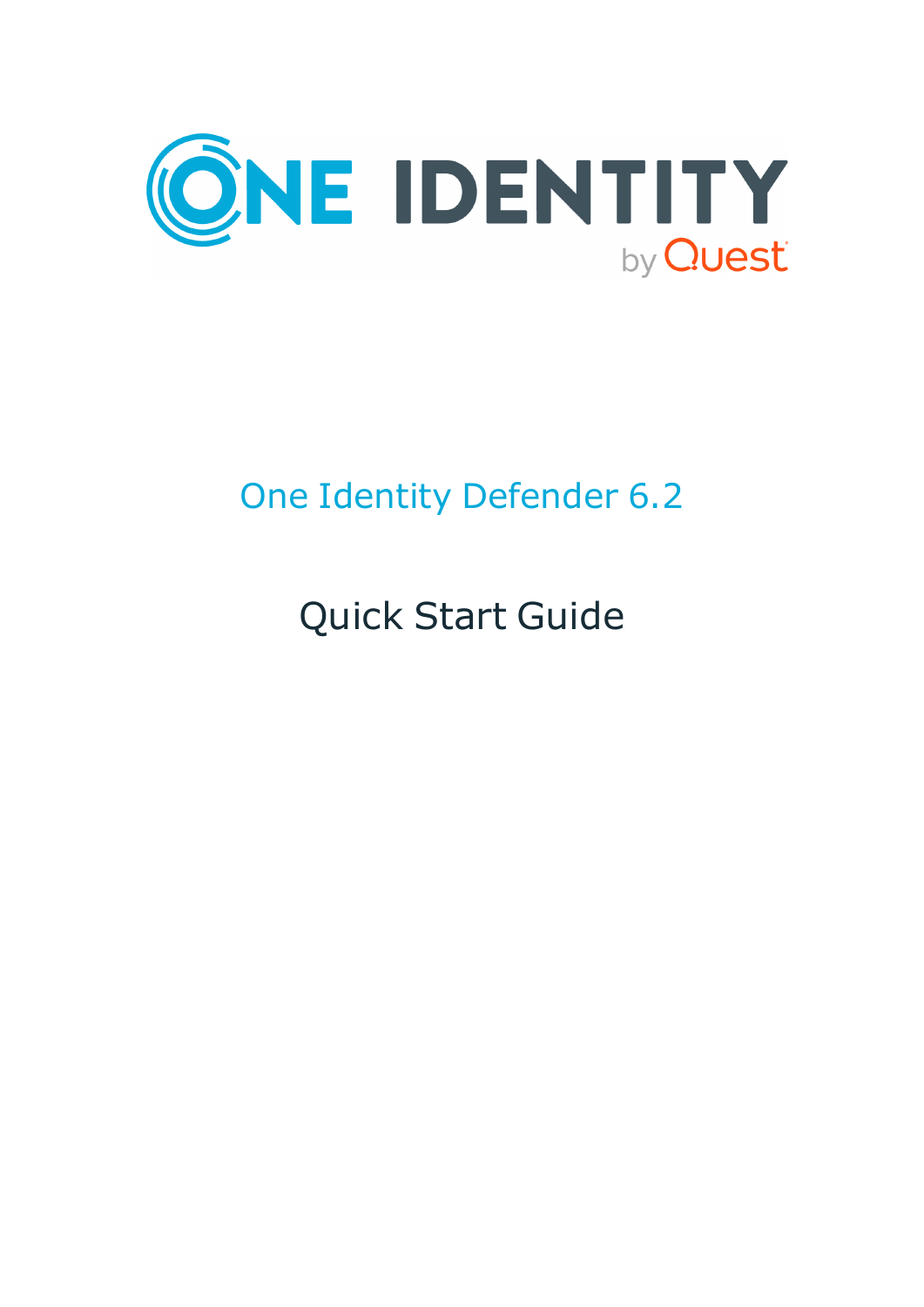#### **Copyright 2022 One Identity LLC.**

#### **ALL RIGHTS RESERVED.**

This guide contains proprietary information protected by copyright. The software described in this guide is furnished under a software license or nondisclosure agreement. This software may be used or copied only in accordance with the terms of the applicable agreement. No part of this guide may be reproduced or transmitted in any form or by any means, electronic or mechanical, including photocopying and recording for any purpose other than the purchaser's personal use without the written permission of One Identity LLC .

The information in this document is provided in connection with One Identity products. No license, express or implied, by estoppel or otherwise, to any intellectual property right is granted by this document or in connection with the sale of One Identity LLC products. EXCEPT AS SET FORTH IN THE TERMS AND CONDITIONS AS SPECIFIED IN THE LICENSE AGREEMENT FOR THIS PRODUCT, ONE IDENTITY ASSUMES NO LIABILITY WHATSOEVER AND DISCLAIMS ANY EXPRESS, IMPLIED OR STATUTORY WARRANTY RELATING TO ITS PRODUCTS INCLUDING, BUT NOT LIMITED TO, THE IMPLIED WARRANTY OF MERCHANTABILITY, FITNESS FOR A PARTICULAR PURPOSE, OR NON-INFRINGEMENT. IN NO EVENT SHALL ONE IDENTITY BE LIABLE FOR ANY DIRECT, INDIRECT, CONSEQUENTIAL, PUNITIVE, SPECIAL OR INCIDENTAL DAMAGES (INCLUDING, WITHOUT LIMITATION, DAMAGES FOR LOSS OF PROFITS, BUSINESS INTERRUPTION OR LOSS OF INFORMATION) ARISING OUT OF THE USE OR INABILITY TO USE THIS DOCUMENT, EVEN IF ONE IDENTITY HAS BEEN ADVISED OF THE POSSIBILITY OF SUCH DAMAGES. One Identity makes no representations or warranties with respect to the accuracy or completeness of the contents of this document and reserves the right to make changes to specifications and product descriptions at any time without notice. One Identity does not make any commitment to update the information contained in this document.

If you have any questions regarding your potential use of this material, contact:

One Identity LLC. Attn: LEGAL Dept 4 Polaris Way Aliso Viejo, CA 92656

Refer to our Web site [\(http://www.OneIdentity.com](http://www.oneidentity.com/)) for regional and international office information.

#### **Patents**

One Identity is proud of our advanced technology. Patents and pending patents may apply to this product. For the most current information about applicable patents for this product, please visit our website at [http://www.OneIdentity.com/legal/patents.aspx.](http://www.oneidentity.com/legal/patents.aspx)

#### **Trademarks**

One Identity and the One Identity logo are trademarks and registered trademarks of One Identity LLC. in the U.S.A. and other countries. For a complete list of One Identity trademarks, please visit our website at [www.OneIdentity.com/legal](http://www.oneidentity.com/legal). All other trademarks are the property of their respective owners.

#### **Legend**

**WARNING: A WARNING icon highlights a potential risk of bodily injury or property** œ **damage, for which industry-standard safety precautions are advised. This icon is often associated with electrical hazards related to hardware.**

**CAUTION: A CAUTION icon indicates potential damage to hardware or loss of data if instructions are not followed.**

Defender Quick Start Guide Updated - 29 December 2021, 06:28 Version - 6.2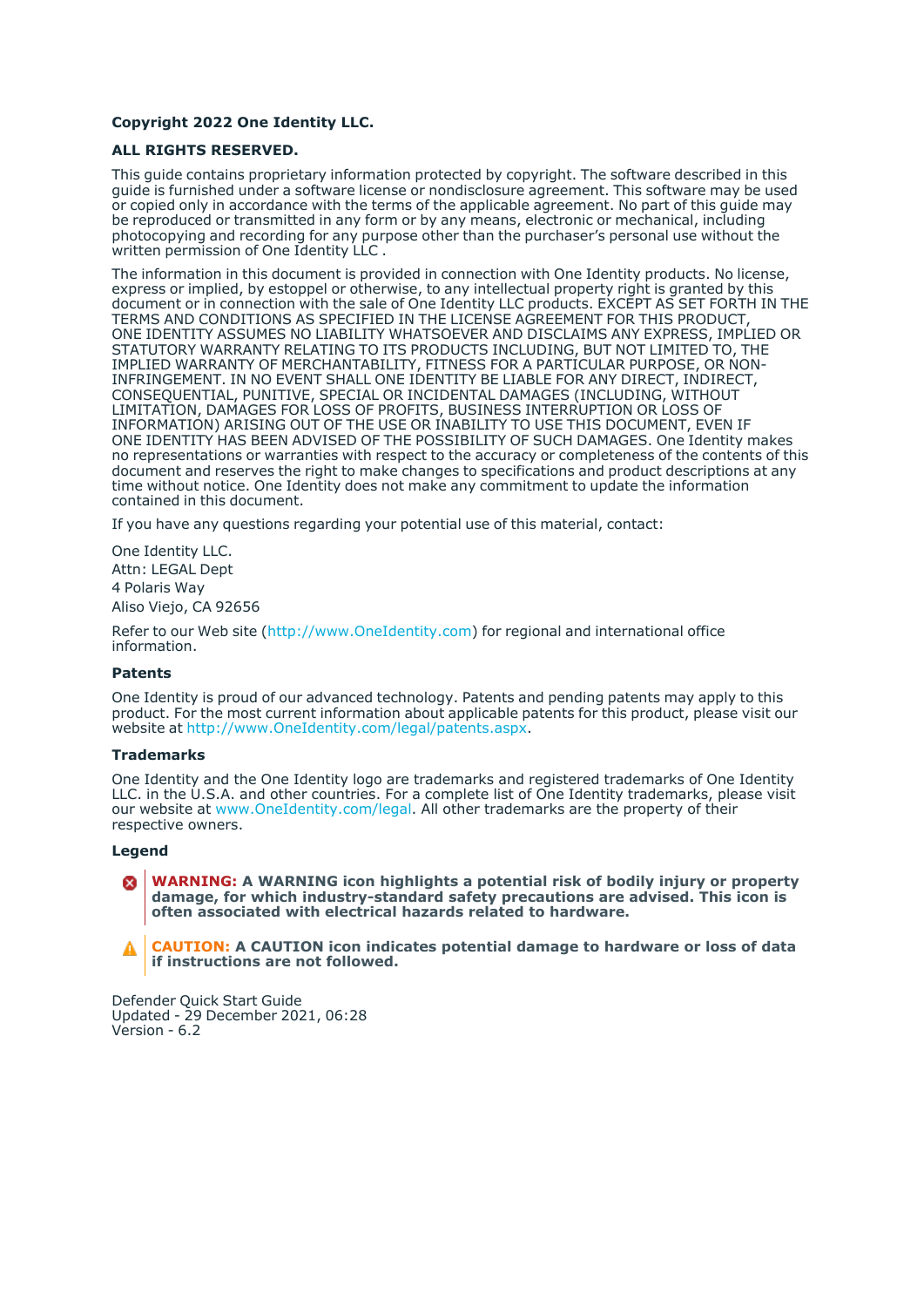## **Contents**

| Deploying Defender Manuscritt Allen Andrew Allen Andrew Allen Andrew Allen Andrew Allen Andrew Allen Andrew A |  |
|---------------------------------------------------------------------------------------------------------------|--|
|                                                                                                               |  |
|                                                                                                               |  |
|                                                                                                               |  |
|                                                                                                               |  |
|                                                                                                               |  |
|                                                                                                               |  |
|                                                                                                               |  |
|                                                                                                               |  |
|                                                                                                               |  |
|                                                                                                               |  |
|                                                                                                               |  |
| Upgrading Defender Security Server and Administration Console  15                                             |  |
|                                                                                                               |  |
|                                                                                                               |  |
|                                                                                                               |  |
|                                                                                                               |  |
|                                                                                                               |  |
|                                                                                                               |  |
|                                                                                                               |  |
|                                                                                                               |  |
|                                                                                                               |  |

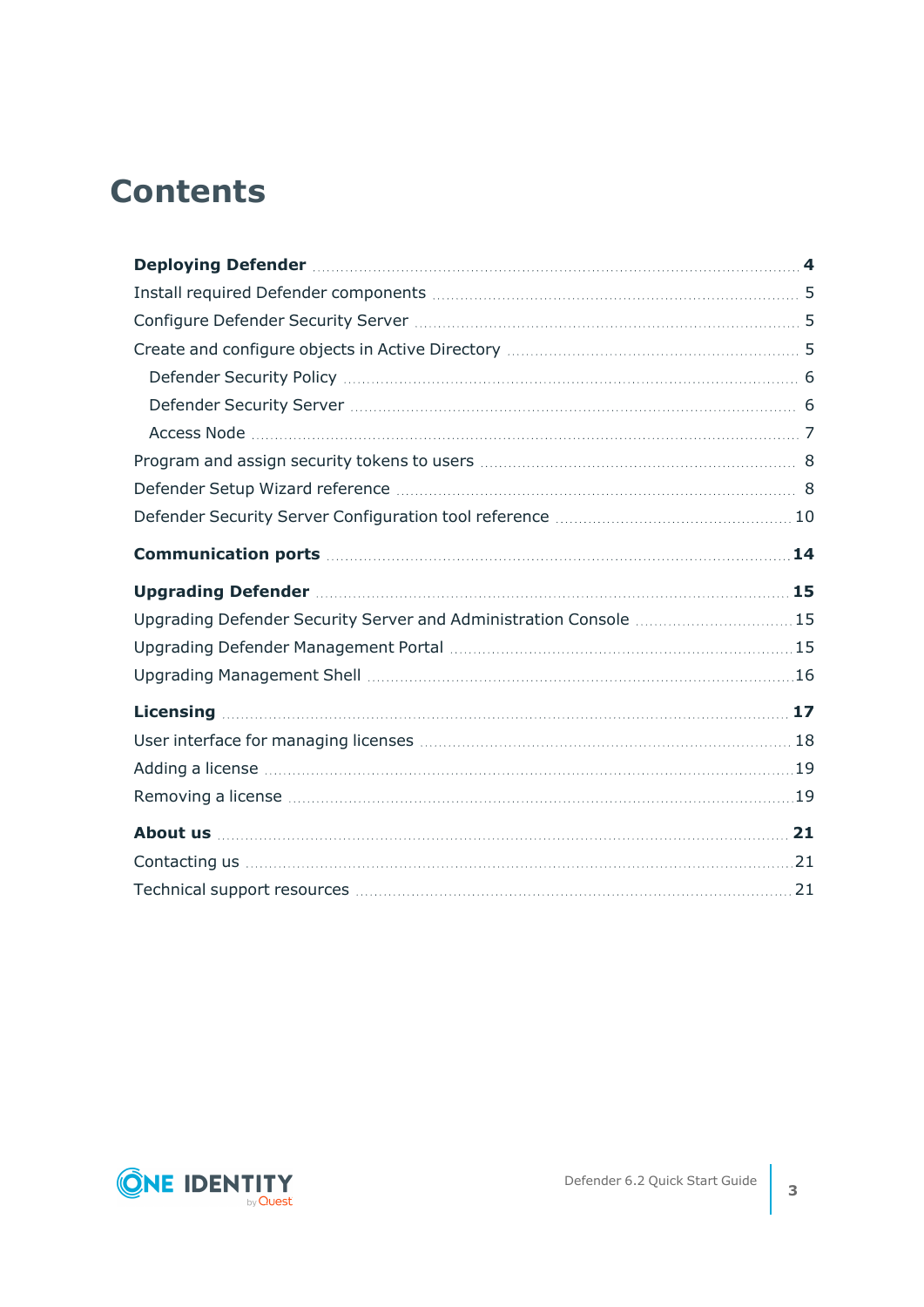# **Deploying Defender**

<span id="page-3-0"></span>This section describes how to install Defender for the first time. Before you start, make sure that:

- <sup>l</sup> **The target computer is in a safe location** The computer on which you plan to install the required Defender features is in a secure location to which you have physical access, has TCP/IP installed and static IP address, and meets the applicable system requirements described in the D*efender Release Notes*.
- <sup>l</sup> **The account under which you plan to install Defender has sufficient permissions** The account under which you will be running the Defender Setup must be a member of the local administrators group. To install the Defender Management Portal, this account must also have the permissions to create and delete child Active Directory objects under the computer account object corresponding to the computer where the Management Portal is installed.
- <sup>l</sup> **You have prepared a service account** This is the account under which Defender will be accessing Active Directory®. The Defender Setup extends standard Active Directory schema classes and attributes and defines new Defender-specific classes in the Active Directory schema. For more information about these classes and attributes, see "Appendix C: Defender classes and attributes in Active Directory" in the *Defender Administration Guide*.

The service account must have the following permissions:

- <sup>l</sup> Create and modify Active Directory classes and attributes in the forest schema. By default, members of the Schema Admins group have these permissions.
- Create and modify control access right objects in the forest configuration container. By default, members of the Enterprise Admins group have these permissions.
- <sup>l</sup> Create organizational units in the specified Active Directory domain. By default, members of the Domain Admins group have these permissions.

You can install Defender on physical computers or virtual machines. To install Defender for the first time, complete the following steps:

- Install required Defender [components](#page-4-0)
- **[Configure](#page-4-1) Defender Security Server**
- Create and [configure](#page-4-2) objects in Active Directory
- [Program](#page-7-0) and assign security tokens to users

By completing these steps, you get a base Defender configuration which you can then extend to suit your needs. For example, you can extend the base configuration to do the following:

• Authenticate users who access you company's resources via VPN. For more information, see "Securing VPN access" in the Defender Administration Guide.

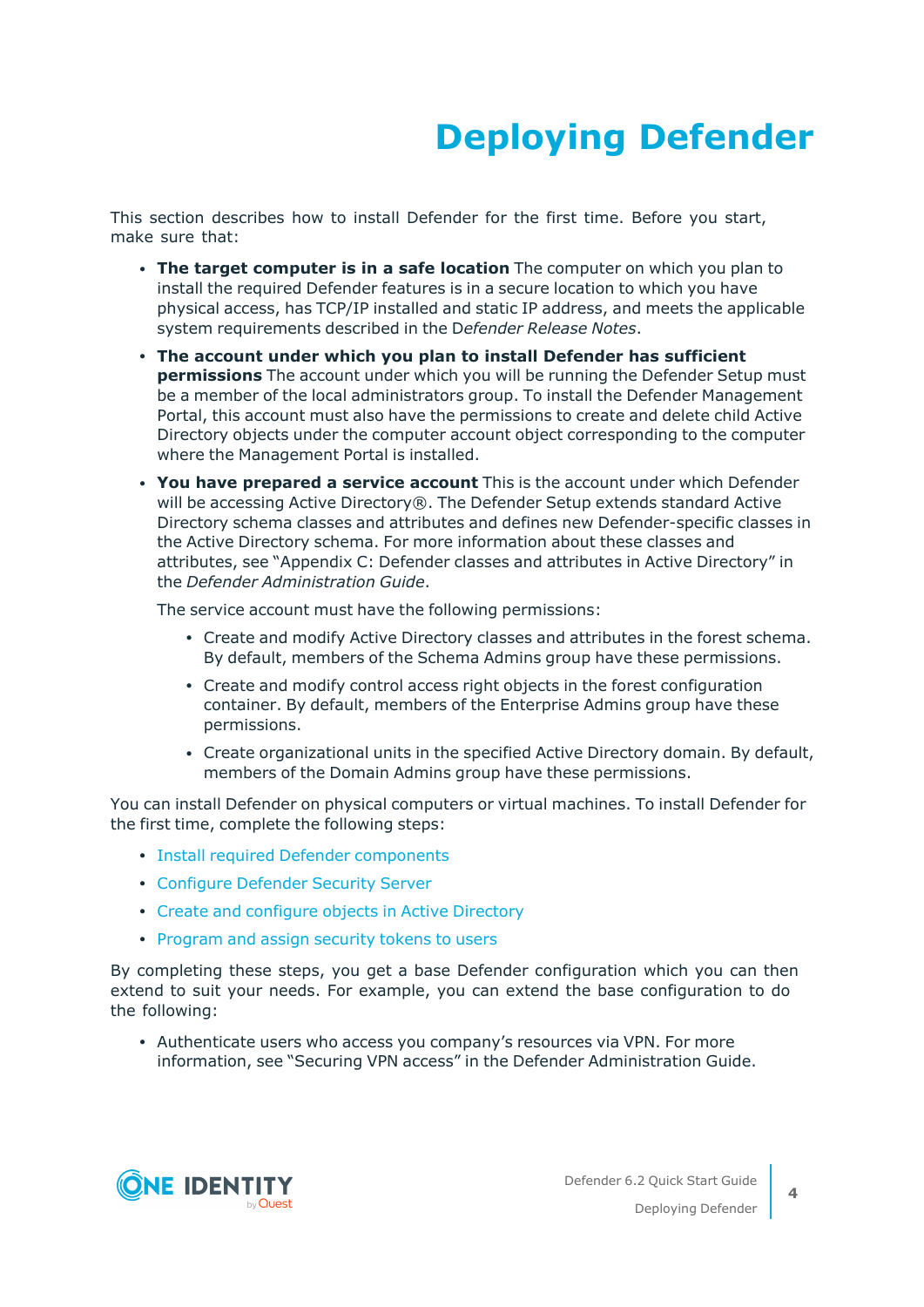- Authenticate users when they access Web sites hosted on Microsoft Web Server (IIS). For more information, see "Securing Web sites" in the Defender Administration Guide.
- Authenticate users when they sign in to their Windows $@$ -based computers. For more information, see "Securing Windows-based computers" in the Defender Administration Guide.
- Authenticate users when they access a PAM-enabled service in UNIX or Linux<sup>®</sup>. For more information, see "Securing PAM-enabled services" in the Defender Administration Guide.

### <span id="page-4-0"></span>**Install required Defender components**

#### *To install the required Defender components*

- 1. In the Defender distribution package, open the Setup folder, and run the **Defender.exe** file.
- 2. Complete the Defender Setup Wizard to install the required Defender components.

For more information on how to start and use the Defender Security Server Configuration tool, see Defender Setup Wizard [reference.](#page-7-1)

### <span id="page-4-1"></span>**Configure Defender Security Server**

Use the Defender Security Server Configuration tool to configure the Defender Security Server you have installed in Install required Defender [components](#page-4-0). By default, this tool starts automatically when you complete the Defender Setup Wizard.

For more information on how to start and use the Defender Security Server Configuration tool, see Defender Security Server [Configuration](#page-9-0) tool reference.

## <span id="page-4-2"></span>**Create and configure objects in Active Directory**

In this step, you create and configure a number of required Defender-related objects in Active Directory. The required objects are:

- [Defender](#page-5-0) Security Policy
- [Defender](#page-5-1) Security Server
- **[Access](#page-6-0) Node**

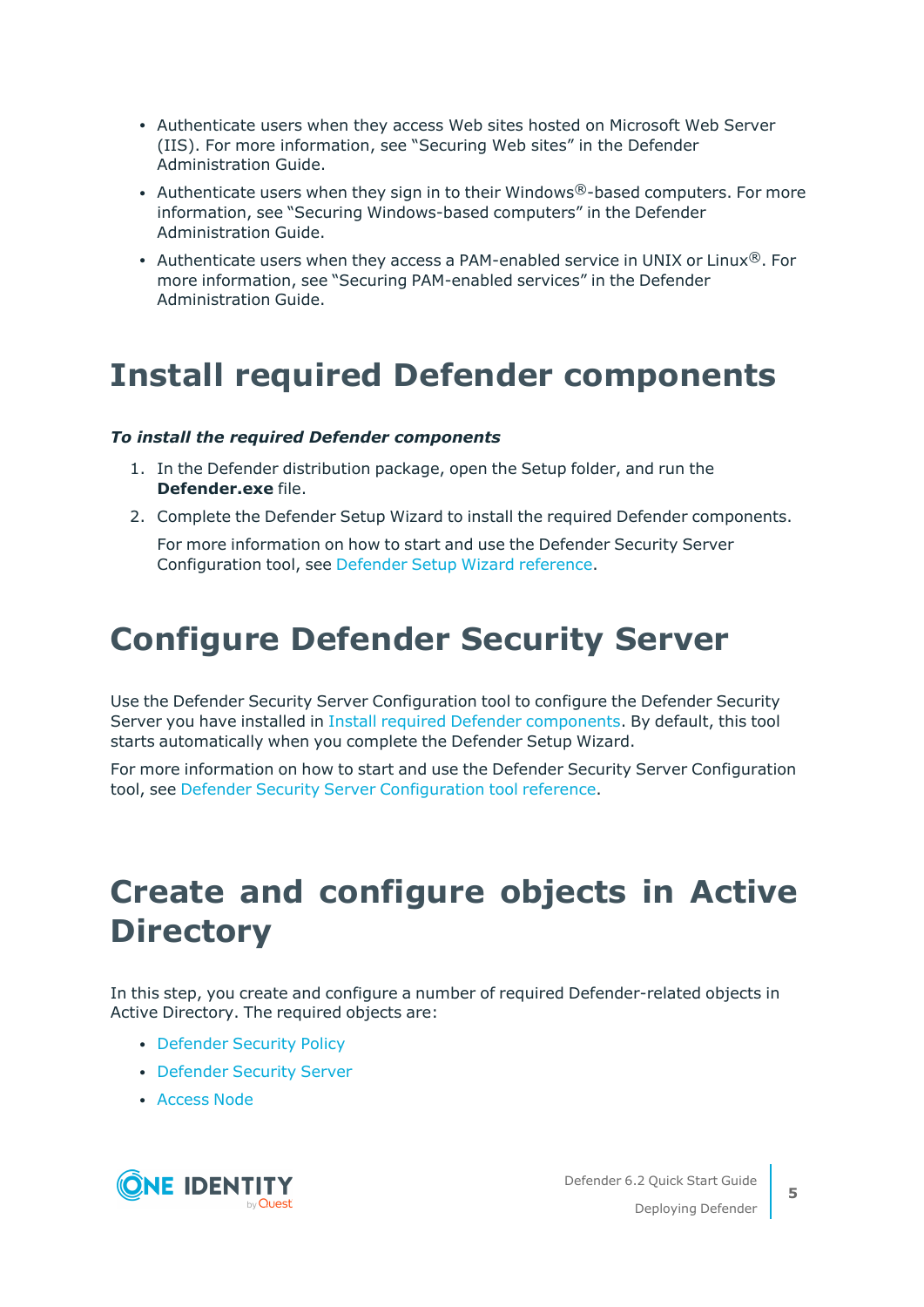For detailed instructions on how to create and configure Defender objects in Active Directory, see "Managing Defender objects in Active Directory" in the *Defender Administration Guide*.

### <span id="page-5-0"></span>**Defender Security Policy**

A *Defender Security Policy* object defines a number of authentication settings for Defender users, such as primary and secondary authentication methods, number of allowed failed authentication attempts, lockout and unlock conditions for the user accounts, and allowed logon hours. You can also use a Defender Security Policy object to enable and configure built-in security tokens, such as SMS token, e-mail token, and GrIDsure token.

After creating a Defender Security Policy object, you need to assign it to the appropriate user objects in Active Directory. You can assign a Defender Security Policy in one of the following ways:

- **Explicitly** Assign a policy directly to a user object in Active Directory.
- **Implicitly** Apply a policy to a user by assigning it to the Defender Security Server or Access Node to which the user belongs.

If you assign a Defender Security Policy to a Defender Security Server, that policy is applied to the users who authenticate through that Defender Security Server.

If you assign a Defender Security Policy to an Access Node object, that policy is applied to the users who are listed as members of that Access Node.

When a user is a member of an Access Node and no Defender Security Policy is defined for the user explicitly or implicitly, then a default Defender Security Policy applies to the user. For more information, see "Default Defender Security Policy" in the *Defender Administration Guide*.

#### *To create a Defender Security Policy object*

- 1. On the computer where the Defender Administration Console is installed, open the Active Directory Users and Computers tool (dsa.msc).
- 2. In the left pane, expand the node representing the domain where you installed Defender.
- 3. Expand the **Defender** container, right-click the **Policies** container, and then from the shortcut menu select **New | Defender Policy**.

For detailed instructions on how to create and configure a Defender Security Policy object, see "Managing Defender Security Policy objects" in the *Defender Administration Guide*.

### <span id="page-5-1"></span>**Defender Security Server**

A *Defender Security Server* object represents a computer on which the Defender Security Server component is installed. Therefore, when creating or configuring a Defender Security

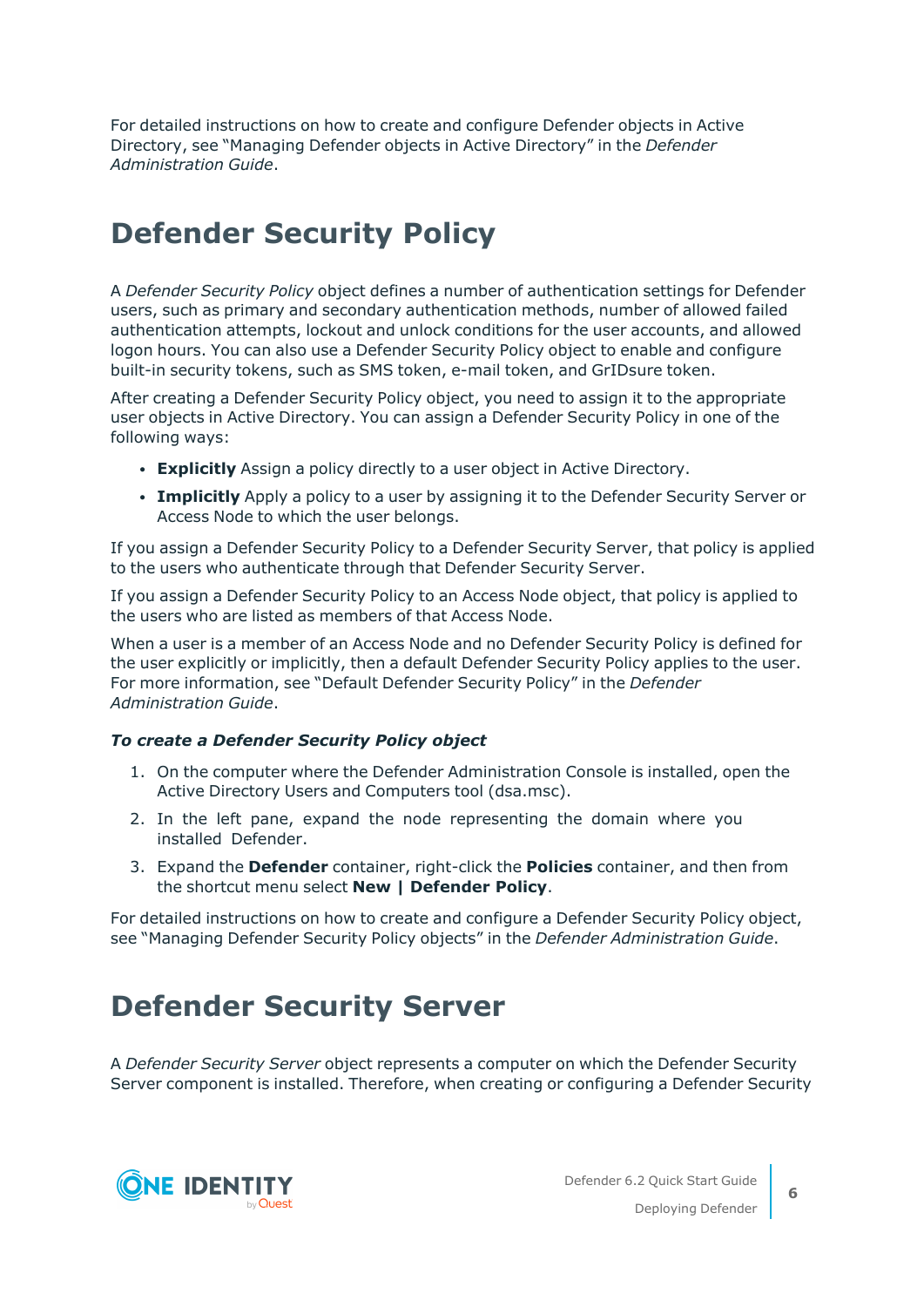Policy object, make sure you specify the correct IP address of the corresponding computer in the object properties.

#### *To create a Defender Security Server object*

- 1. On the computer where the Defender Administration Console is installed, start the Active Directory Users and Computers tool (dsa.msc).
- 2. In the left pane, expand the node representing the domain where you installed Defender.
- 3. Expand the **Defender** container, right-click the **Security Servers** container, and then select **New | Defender Security Server**.

For detailed instructions on how to create and configure a Defender Security Server object, see "Managing Security Server objects" in the *Defender Administration Guide*.

### <span id="page-6-0"></span>**Access Node**

An Access Node object defines an IP address or a range of IP addresses from which the Defender Security Server accepts authentication requests. If Access Node is misconfigured, authentication requests may not reach the Defender Security Server and the user cannot get access to the required resources.

#### *To create an Access Node object*

- 1. On the computer where the Defender Administration Console is installed, open the Active Directory Users and Computers tool (dsa.msc).
- 2. In the left pane, expand the node representing the domain where you installed Defender.
- 3. Expand the **Defender** container, right-click the **Access Nodes** container, and then from the shortcut menu select **New | Defender Access Node**.

After creating an Access Node object, use its properties to assign the Access Node to a Defender Security Server, specify Access Node members (users or groups that will be authenticating through the Access Node), and assign a Defender Security Policy object to the Access Node.

For detailed instructions on how to create and configure an Access Node object, see "Managing Access Node objects" in the *Defender Administration Guide*.

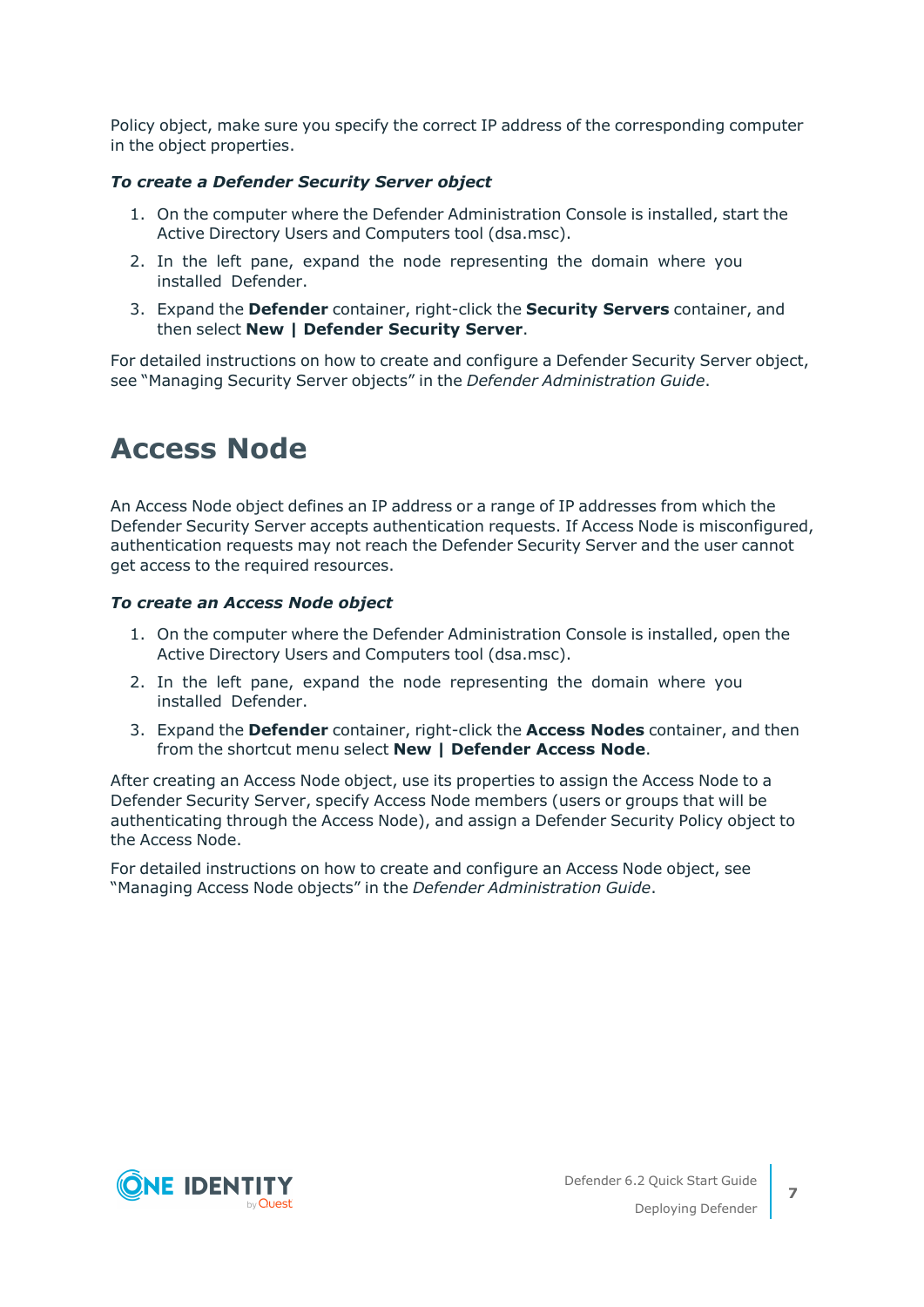## <span id="page-7-0"></span>**Program and assign security tokens to users**

#### *To assign a security token to a user*

- 1. On the computer on which the Defender Administration Console is installed, open the Active Directory Users and Computers tool (dsa.msc).
- 2. In the left pane, expand the node representing the domain where you installed Defender, and then click to select the **Users** container.
- 3. In the right pane, double-click the user for whom you want to program and assign a security token.
- 4. In the dialog box that opens, on the **Defender** tab, do one of the following:
	- To assign a software token, click the **Program** button, and then complete the wizard. If necessary, install the token software on the user's computer and activate the token by entering the activation code.
	- To assign a hardware token, click the **Add** button, and then follow the onscreen instructions.

Before assigning a hardware token to a user, you may need to import the corresponding hardware token object into Active Directory. For more information about importing and assigning hardware token objects, see "Managing security token objects" in the Defender Administration Guide.

### <span id="page-7-1"></span>**Defender Setup Wizard reference**

#### **Table 1: Defender Setup Wizard reference**

| <b>Wizard step</b>  | <b>Options</b>                                                                                                                                                                                                                                                    |
|---------------------|-------------------------------------------------------------------------------------------------------------------------------------------------------------------------------------------------------------------------------------------------------------------|
| action<br>Agreement | Software Trans-Select the I accept these terms check box to accept the terms in the<br>Software Transaction Agreement.                                                                                                                                            |
|                     | Select Features Select the features you want to install.<br>Make sure you install the following required features:                                                                                                                                                |
|                     | • Active Directory Preparation Installs Active Directory schema<br>extensions, creates and configures control access rights, and<br>creates organizational units required by Defender.                                                                            |
|                     | • Defender Security Server Installs a server that performs two-<br>factor authentication of users in your organization. Consider<br>adding a second Defender Security Server to ensure that user<br>authentication continues to work in case the primary Defender |
|                     |                                                                                                                                                                                                                                                                   |

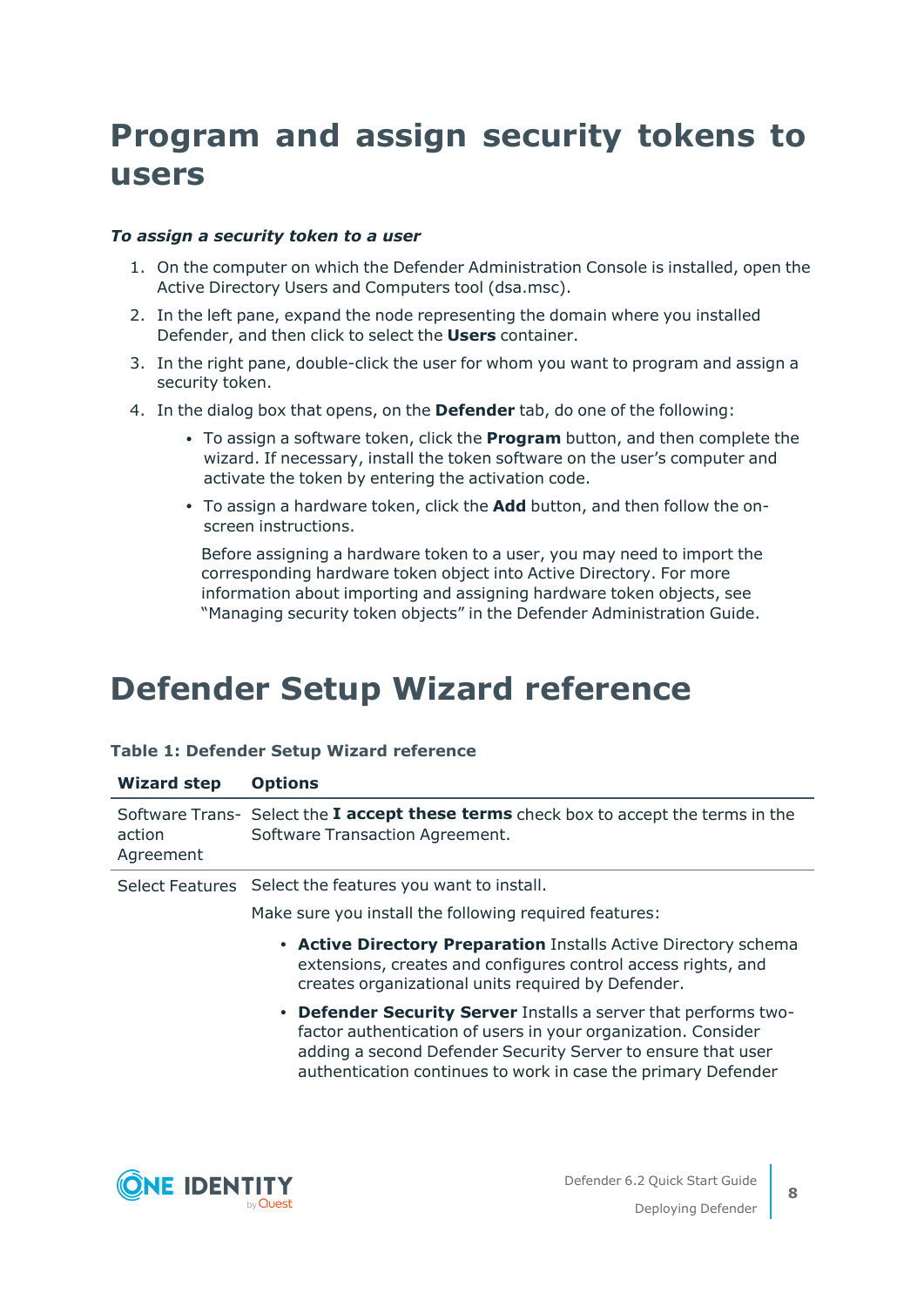Security Server becomes unavailable.

After installing the Defender Security Server, you need to configure it. For details, see [Configure](#page-4-1) Defender Security Server

<sup>l</sup> **Defender Administration Console** Adds Defender menus and commands into Microsoft's Active Directory Users and Computers tool.

You can also install the following optional features:

|                                         | • Defender Management Portal Installs a Web-based portal that<br>allows administrators to manage and deploy tokens, view<br>Defender logs in real time, troubleshoot authentication issues,<br>and view a number of reports providing information about<br>Defender configuration, users, authentication statistics, audit<br>trail, and security tokens. |
|-----------------------------------------|-----------------------------------------------------------------------------------------------------------------------------------------------------------------------------------------------------------------------------------------------------------------------------------------------------------------------------------------------------------|
|                                         | The portal also includes a self-service Web site for users called the<br>Defender Self-Service Portal. Where possible, to guard against<br>external password-based attacks, we recommend you to place<br>the Defender Self-Service Portal on the internal network with no<br>access from the Internet.                                                    |
|                                         | • Defender Management Shell Installs a command-line interface<br>that enables the automation of Defender administrative tasks.<br>With the Defender Management Shell, administrators can use<br>Windows PowerShell® scripts to perform token-related tasks such<br>as assign tokens to users, assign PINs, or check for expired<br>tokens.                |
| Upgrade<br><b>Installed</b><br>Features | If this step appears, it indicates that there are previous versions of<br>Defender features installed on the computer on which you are using the<br>Defender Setup Wizard.                                                                                                                                                                                |
|                                         | By default, only the features that are currently installed are selected for<br>upgrade in this step. If necessary, you can select to install other<br>features.                                                                                                                                                                                           |
|                                         | For the descriptions of the Defender features you can select in this step,<br>see the Select Features step description earlier in this table.                                                                                                                                                                                                             |
| Connect to<br>Active                    | Use the following options to specify parameters for connecting to Active<br>Directory:                                                                                                                                                                                                                                                                    |
| Directory                               | • AD domain or domain controller name Type the fully<br>qualified domain name of the domain or domain controller in the<br>domain where you want to install Defender.                                                                                                                                                                                     |

Defender Setup will use the specified domain to extend Active

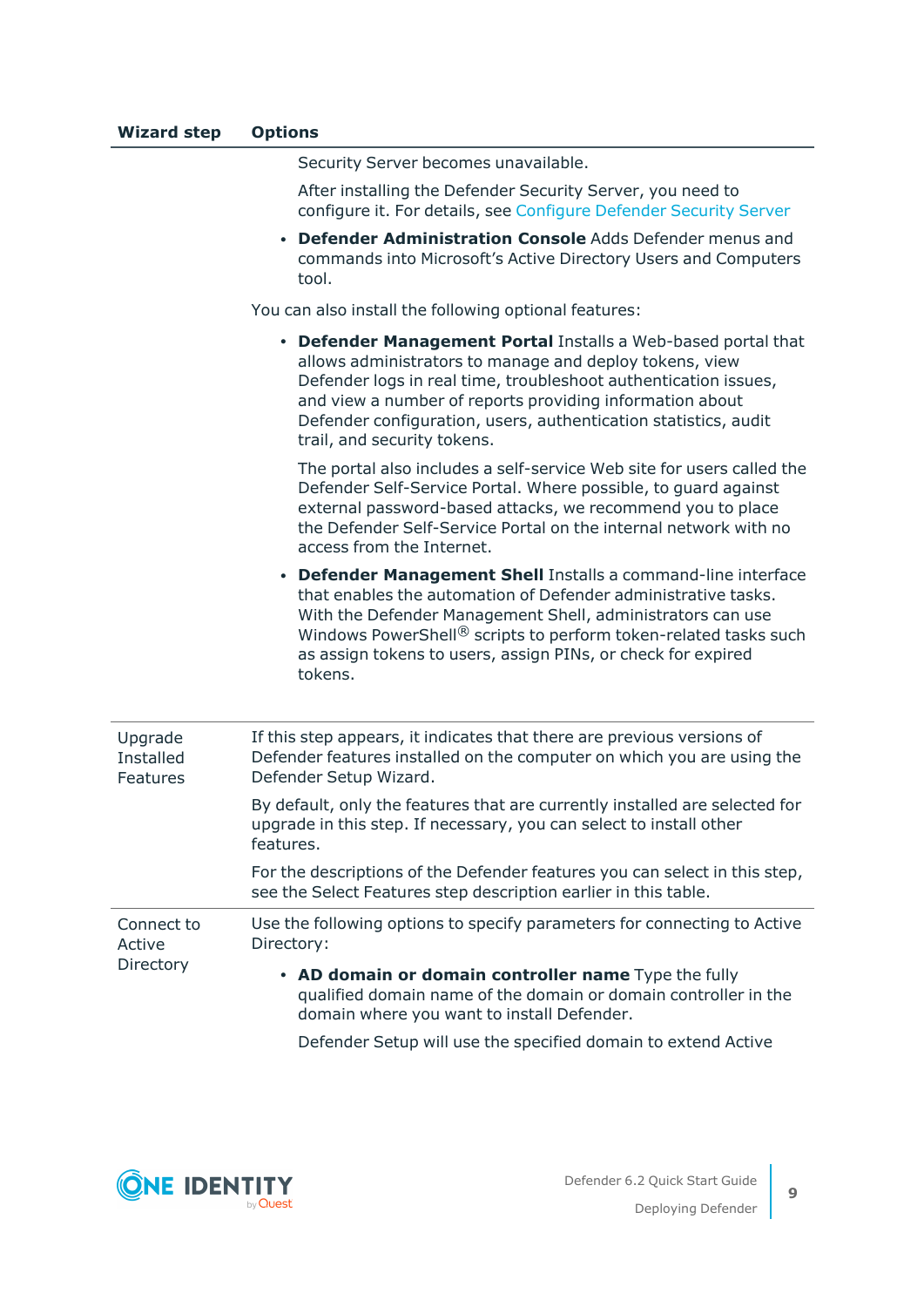| <b>Wizard step</b>             | <b>Options</b>                                                                                                                                                                                                                                                                                                                                |  |  |  |  |
|--------------------------------|-----------------------------------------------------------------------------------------------------------------------------------------------------------------------------------------------------------------------------------------------------------------------------------------------------------------------------------------------|--|--|--|--|
|                                | Directory schema with Defender classes and attributes and create<br>organizational units (OUs) required by Defender.                                                                                                                                                                                                                          |  |  |  |  |
|                                | • Connect using Specify the user account under which you want<br>the Defender Setup to make changes in Active Directory.                                                                                                                                                                                                                      |  |  |  |  |
| Prepare Active<br>Directory    | Make sure that all check boxes provided in this step are selected.                                                                                                                                                                                                                                                                            |  |  |  |  |
| <b>Specify Port</b>            | This step only shows up if you have selected to install the Defender<br>Management Portal (Web interface).                                                                                                                                                                                                                                    |  |  |  |  |
|                                | Specify a communication port to be used by the Defender Management<br>Portal. The default port is 8080.                                                                                                                                                                                                                                       |  |  |  |  |
| Assign Admin-<br>istrator Role | This step only shows up if you have selected to install the Defender<br>Management Portal (Web interface).                                                                                                                                                                                                                                    |  |  |  |  |
|                                | In this step, you can assign the Defender Management Portal<br>Administrator role to an Active Directory group. As a result, members of<br>that group will have full administrative access to the Defender<br>Management Portal. Note that members of the Domain Admins group<br>always have the Administrator role assigned by default.      |  |  |  |  |
|                                | To select the group to which you want to assign the Administrator role,<br>click the <b>Change</b> button.                                                                                                                                                                                                                                    |  |  |  |  |
|                                | If you specify an Active Directory group other than Domain Admins,<br>ensure you delegate sufficient permissions to that group. You can<br>delegate permissions by using the Defender Delegated Administration<br>Wizard. For more information, see "Delegating Defender roles, tasks, or<br>functions" in the Defender Administration Guide. |  |  |  |  |
| Completed the<br>Setup Wizard  | You can select the Start Defender Security Server Configuration<br>tool check box to start the configuration tool after you complete the<br>Defender Setup Wizard.                                                                                                                                                                            |  |  |  |  |
|                                | For instructions on how to configure the Defender Security Server, see<br><b>Configure Defender Security Server.</b>                                                                                                                                                                                                                          |  |  |  |  |

## <span id="page-9-0"></span>**Defender Security Server Configuration tool reference**

For the Defender Security Server to work properly, you need to connect it to Active Directory. To do that, you need to use the Defender Security Server Configuration tool.

To open the Defender Security Server Configuration tool, complete the steps related to your version of Windows in the following table:

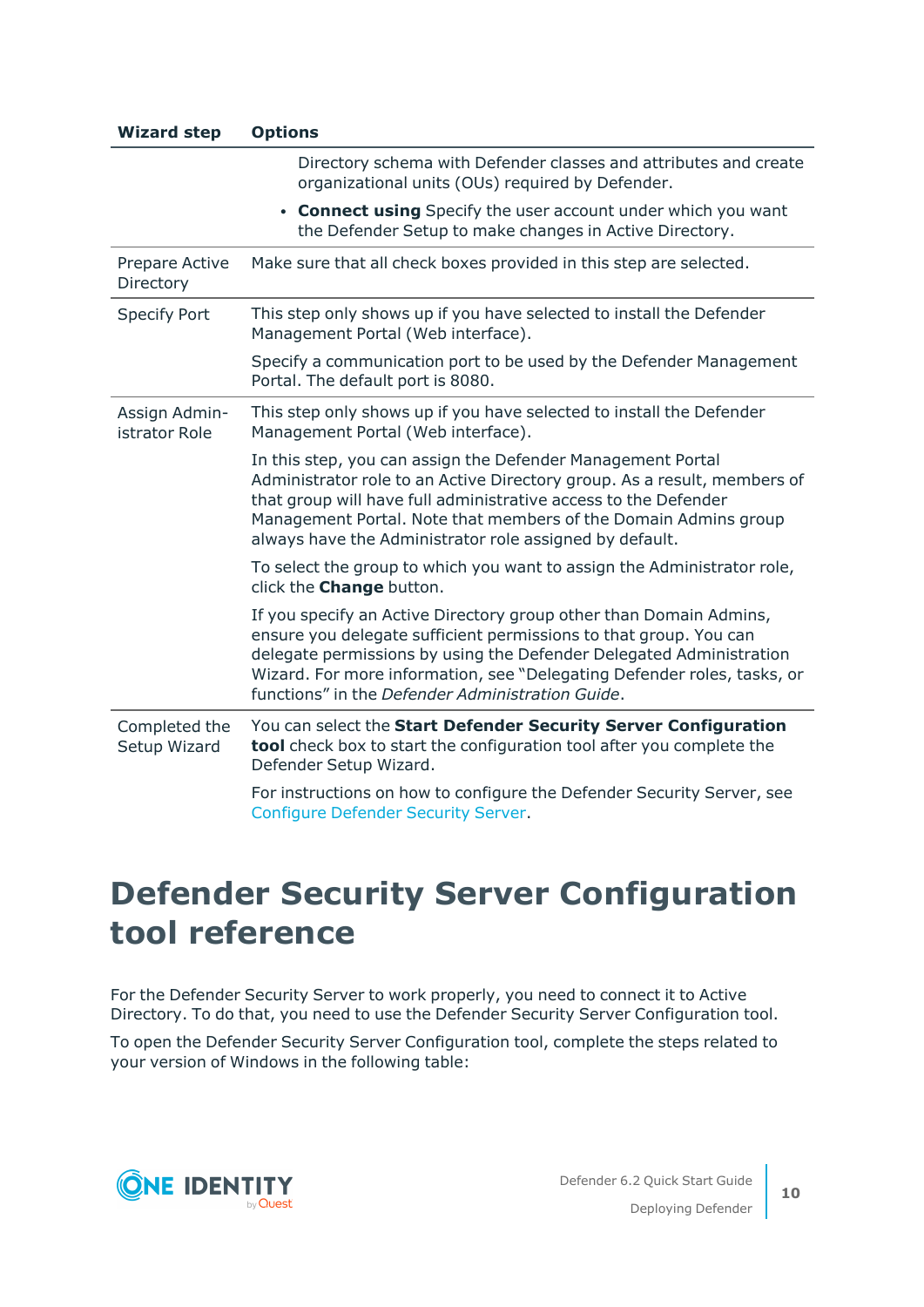#### **Table 2: Steps to open Defender Security Server Configuration tool**

**Windows Server 2012 R2** and **Windows Server 2012**

On the **Apps** screen, click the **Defender Security Server Configuration** tile.

#### **Windows Server 2016** and **Windows Server 2019**

Click the **Windows Start** button, and then scroll through the alphabetical list on the left. Click **One Identity** to expand the list of components of Defender products installed, on the system.

Click **Defender Security Server Configuration**.

The Defender Security Server Configuration tool looks similar to the following:

|                     | Active Directory LDAP       | Audit Log<br><b>Test Connection</b><br>Service |
|---------------------|-----------------------------|------------------------------------------------|
|                     |                             |                                                |
|                     | Addresses:                  | 10.11.70.191                                   |
|                     |                             |                                                |
|                     |                             |                                                |
|                     |                             | Down<br>Ŧ.<br>Add<br>Edit<br>Remove<br>Up      |
|                     |                             |                                                |
|                     | Port:                       | 389<br>0<br>SSL port:                          |
|                     | Service account credentials |                                                |
|                     | User name:                  | Def2016\Administrator                          |
|                     | Password:                   |                                                |
|                     |                             |                                                |
| <b>ONE IDENTITY</b> |                             |                                                |

The Defender Security Server Configuration tool has the following tabs:

data in Active Directory.

**Table 3: Defender Security Server Configuration tool tabs**

| Tab                                              | <b>Description</b>                                                                                                                                       |
|--------------------------------------------------|----------------------------------------------------------------------------------------------------------------------------------------------------------|
| <b>Active</b><br><b>Directory</b><br><b>LDAP</b> | Use this tab to configure Active Directory connection settings. The<br>Defender Security Server uses these settings to read data in Active<br>Directory. |
|                                                  | • Addresses Set up a list of domains or specific domain controllers<br>to which you want the Defender Security Server to connect to read                 |

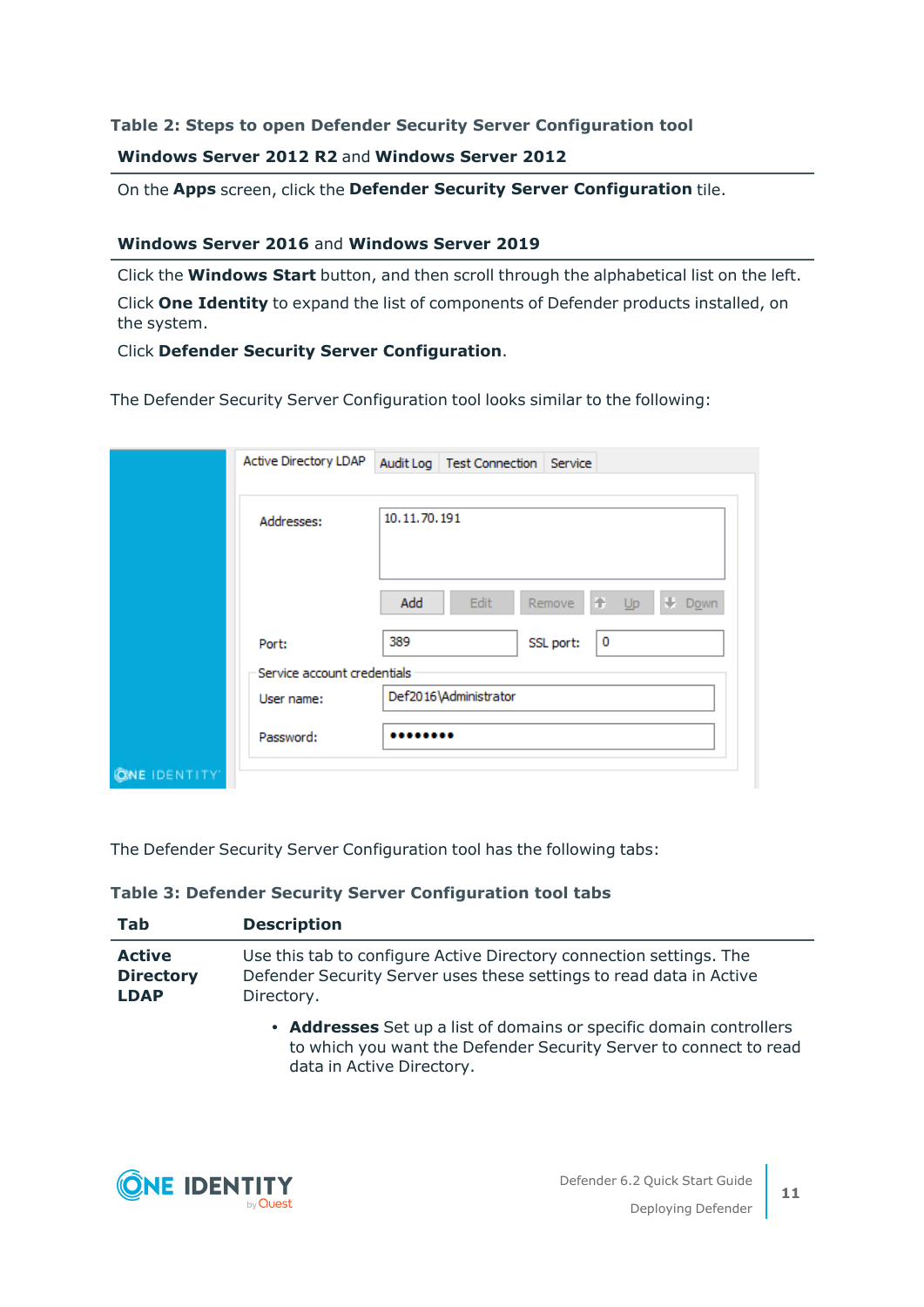| Tab              | <b>Description</b>                                                                                                                                                                                                                                                                                                                                                                                |  |  |  |
|------------------|---------------------------------------------------------------------------------------------------------------------------------------------------------------------------------------------------------------------------------------------------------------------------------------------------------------------------------------------------------------------------------------------------|--|--|--|
|                  | To add a domain or domain controller to the list, click the Add<br>button, and then enter the DNS name or IP address.                                                                                                                                                                                                                                                                             |  |  |  |
|                  | To edit a list entry, select that entry, and click the Edit button.                                                                                                                                                                                                                                                                                                                               |  |  |  |
|                  | To remove a list entry, select that entry, and click the Remove<br>button.                                                                                                                                                                                                                                                                                                                        |  |  |  |
|                  | Port Type the number of the LDAP port on which you want the<br>Defender Security Server to connect to Active Directory. The<br>default port is 389.                                                                                                                                                                                                                                               |  |  |  |
|                  | • SSL port Type the number of the SSL port on which you want the<br>Defender Security Server to connect to Active Directory. The<br>default SSL port is 0.                                                                                                                                                                                                                                        |  |  |  |
|                  | <b>User name</b> Type the user name of the service account under<br>$\bullet$<br>which you want the Defender Security Server to connect to Active<br>Directory. Use either < domain>\ <user name=""> format or distin-<br/>guished name (DN) as shown on the screenshot above.</user>                                                                                                             |  |  |  |
|                  | The Defender Security Server communicates with Active Directory<br>during the authentication process to read and write Defender-<br>related data. Therefore, the service account you specify must have<br>sufficient permissions in Active Directory. An account such as the<br>built-in Administrator account or members of the Domain Admins<br>group have the required permissions by default. |  |  |  |
|                  | You may want to create a service account in Active Directory<br>specifically for use with the Defender Security Server. To assign<br>the sufficient permissions to that service account, you can use the<br>Defender Delegated Administration Wizard. For more information,<br>see "Delegating Defender roles, tasks, and functions" in the<br>Defender Administration Guide.                     |  |  |  |
|                  | • Password Type the password that matches the user name<br>specified in the User name text box.                                                                                                                                                                                                                                                                                                   |  |  |  |
| <b>Audit Log</b> | Use this tab to configure Defender logging information.                                                                                                                                                                                                                                                                                                                                           |  |  |  |
|                  | To specify a different log path for the Defender Security Server log file,<br>click <b>Browse</b> and navigate to the required location.                                                                                                                                                                                                                                                          |  |  |  |
|                  | To change the size of the Defender Security Server log file, enter the<br>required size in the Log size field.                                                                                                                                                                                                                                                                                    |  |  |  |
|                  | To create a duplicate copy of the current Defender Security Server log,<br>select the Create additional log with fixed name check box, and<br>then enter the name of the log file in the Log name field.                                                                                                                                                                                          |  |  |  |
|                  | If you want to save Defender Security Server logging information to a<br>syslog server, as well as to the Defender Security Server log, select the<br>Enable syslog check box and click Add.                                                                                                                                                                                                      |  |  |  |

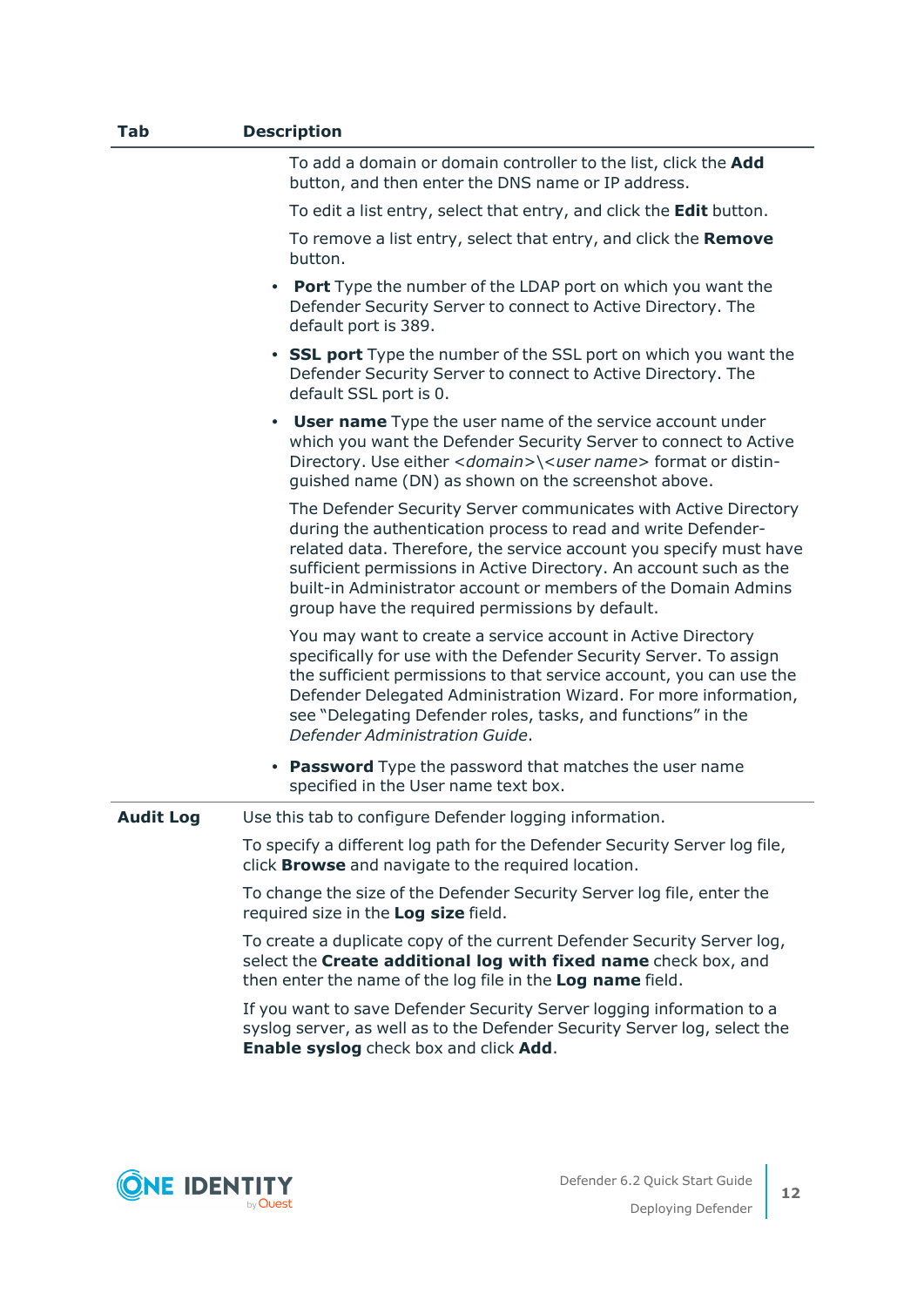| Tab            | <b>Description</b>                                                                                                                                                                                         |
|----------------|------------------------------------------------------------------------------------------------------------------------------------------------------------------------------------------------------------|
|                | In the IP Address or DNS Name field, enter the name or the IP<br>address of the host computer where the syslog server is running.                                                                          |
|                | In the <b>Port</b> field, enter the port number used by the computer specified<br>in the IP Address or DNS Name field.                                                                                     |
| tion           | Test Connec- Use this tab to test the Active Directory connection settings specified on<br>the Active Directory LDAP tab.                                                                                  |
|                | Click the Test button to check if the specified connection settings are<br>correct. You can select the Test connection automatically check box<br>to automatically test the specified connection settings. |
| <b>Service</b> | Use this tab to check the Defender Security Server service status and<br>manage the service.                                                                                                               |
|                | To restart the Defender Security Server service, click Restart Service.                                                                                                                                    |
|                | To stop the Defender Security Server service, click Stop Service.                                                                                                                                          |

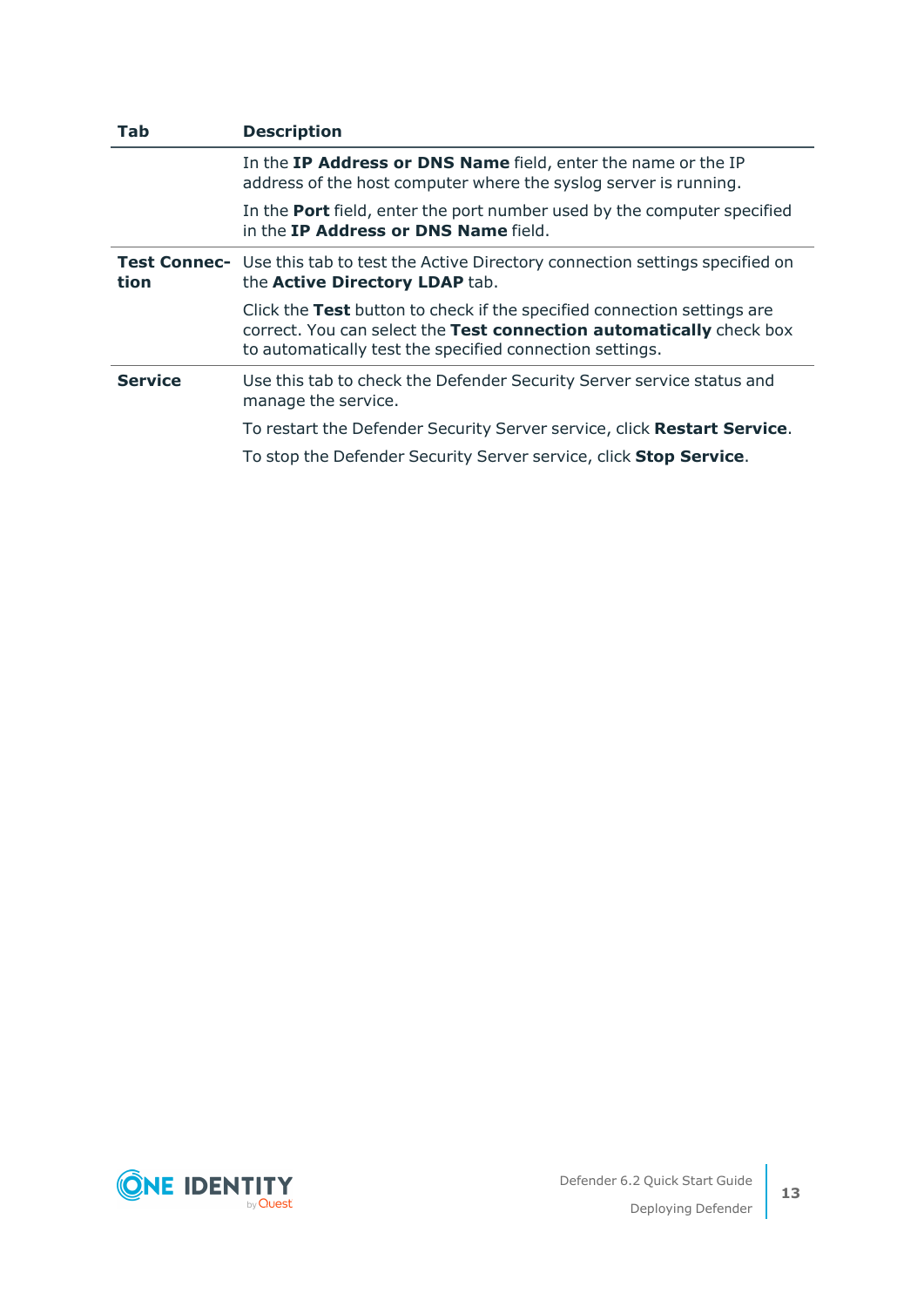# **Communication ports**

<span id="page-13-0"></span>Defender uses the following communication ports:

|  | <b>Table 4: Default communication ports</b> |  |
|--|---------------------------------------------|--|
|--|---------------------------------------------|--|

| <b>Port</b>               | <b>Protocol</b> | <b>Type of traffic</b>                                                                                      |
|---------------------------|-----------------|-------------------------------------------------------------------------------------------------------------|
| 389                       | LDAP,<br>TCP/IP | Defender Security Server, Active Directory connections                                                      |
| 636                       | LDAP            | Active Directory password changes (only if Defender is<br>configured to handle Active Directory passwords). |
| 1812/1813 or<br>1645/1646 | <b>UDP</b>      | RADIUS protocol                                                                                             |
| 2626                      | TCP             | Communications between Defender agents and the<br>Defender Security Server.                                 |

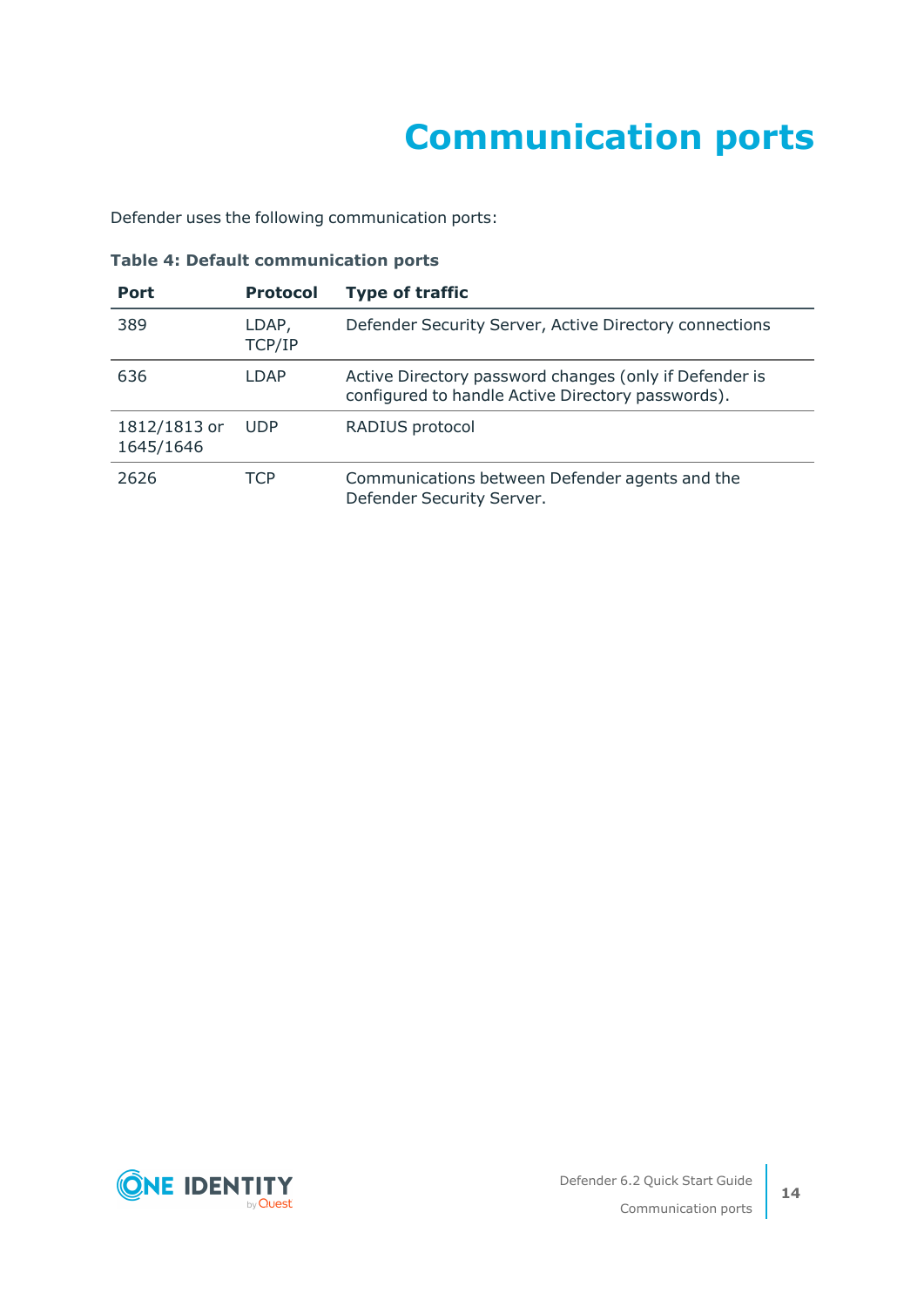# **Upgrading Defender**

<span id="page-14-0"></span>This section provides information on how to upgrade the Defender components. Defender is upgradeable from version [[[Undefined variable CommonVariables.Previous Version]]] and later.

To upgrade a Defender component, install the new version of that component on the computer where an earlier version of the component is installed and follow the instructions mentioned on the screen to complete the upgrade process.

NOTE: If your current Defender version is lower than version [[[Undefined variable CommonVariables.Previous Version]]], it is recommended to upgrade to version [[[Undefined variable CommonVariables.Previous Version]]] or later.

## <span id="page-14-1"></span>**Upgrading Defender Security Server and Administration Console**

You cannot upgrade Defender Security Server and Administration Console separately. When upgrading the Security Server, select both the Security Server and Administration Console components. Your configuration settings will be automatically applied when the upgrade is complete.

#### *To upgrade Defender Security Server and Administration Console*

1. On the computer that has a previous version of Defender Security Server and Administration Console installed, run the **Defender.exe** file.

In the Defender distribution package, you can find the Defender.exe file in the Setup folder.

2. Complete the Defender Setup Wizard.

When stepping through the wizard, make sure to select the Defender Security Server and Defender Administration Console features for installation.

For more information about the wizard steps and options, see [Defender](#page-7-1) Setup Wizard [reference](#page-7-1).

## <span id="page-14-2"></span>**Upgrading Defender Management Portal**

When you upgrade the Defender Management Portal, your current portal configuration is automatically applied to the new installation of the portal.



**15**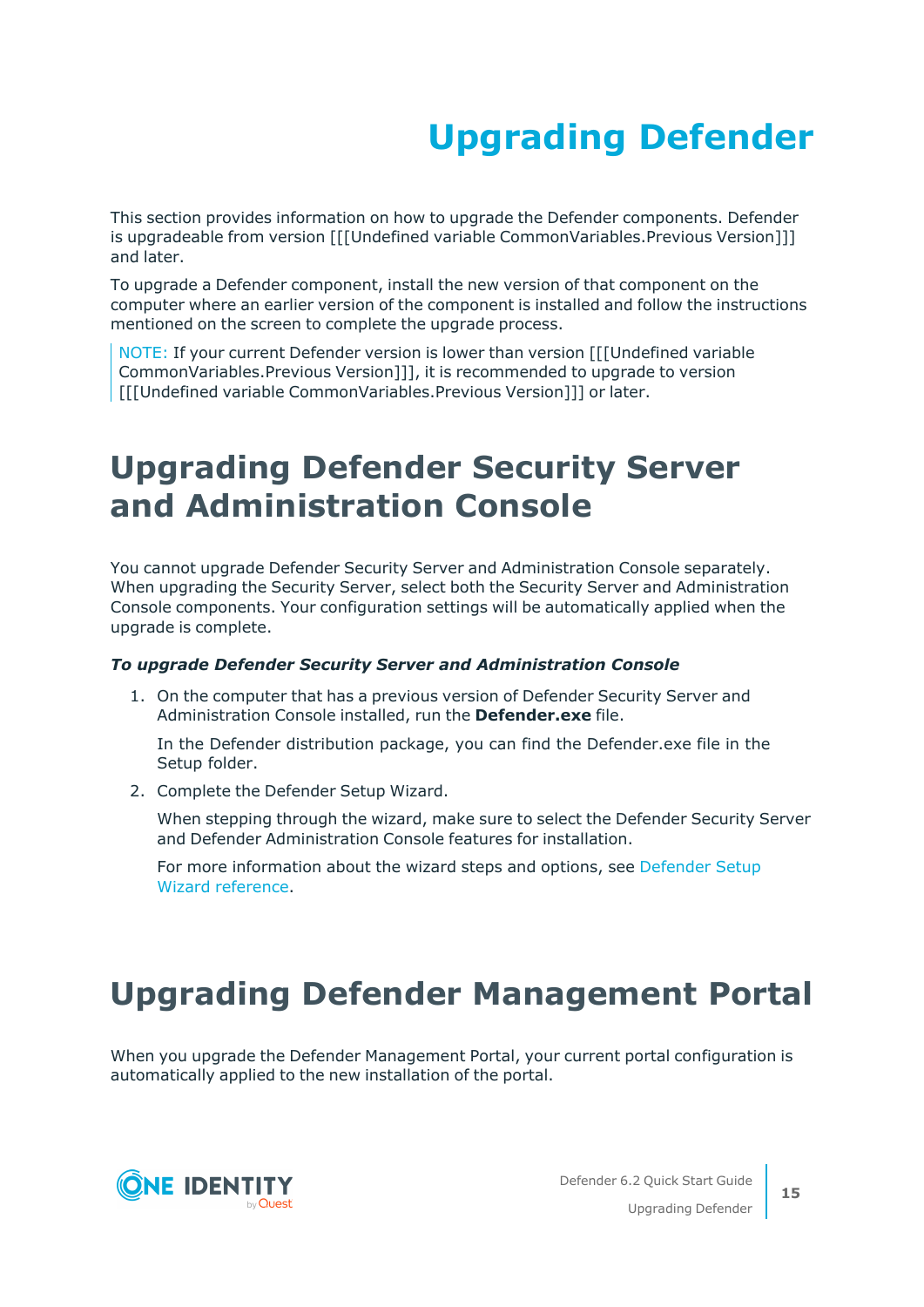#### *To upgrade Defender Management Portal*

1. On the computer that has a previous version of the Defender Management Portal installed, run the **Defender.exe** file.

In the Defender distribution package, you can find the Defender.exe file in the Setup folder.

2. Complete the Defender Setup Wizard.

When stepping through the wizard, make sure to select the Defender Management Portal feature for installation.

For more information about the wizard steps and options, see [Defender](#page-7-1) Setup Wizard [reference](#page-7-1).

## <span id="page-15-0"></span>**Upgrading Management Shell**

When you upgrade the Defender Management Shell, make sure you have installed Windows PowerShell 3.0 or later on the computer running the Defender Management Shell.

#### *To upgrade Defender Management Shell*

1. On the computer that has a previous version of the Defender Management Shell installed, run the **Defender.exe** file.

In the Defender distribution package, you can find the **Defender.exe** file in the Setup folder.

2. Complete the Defender Setup Wizard.

When stepping through the wizard, make sure to select the **Defender Management Shell** feature for installation.

For more information about the wizard steps and options, see [Defender](#page-7-1) Setup Wizard [reference](#page-7-1).

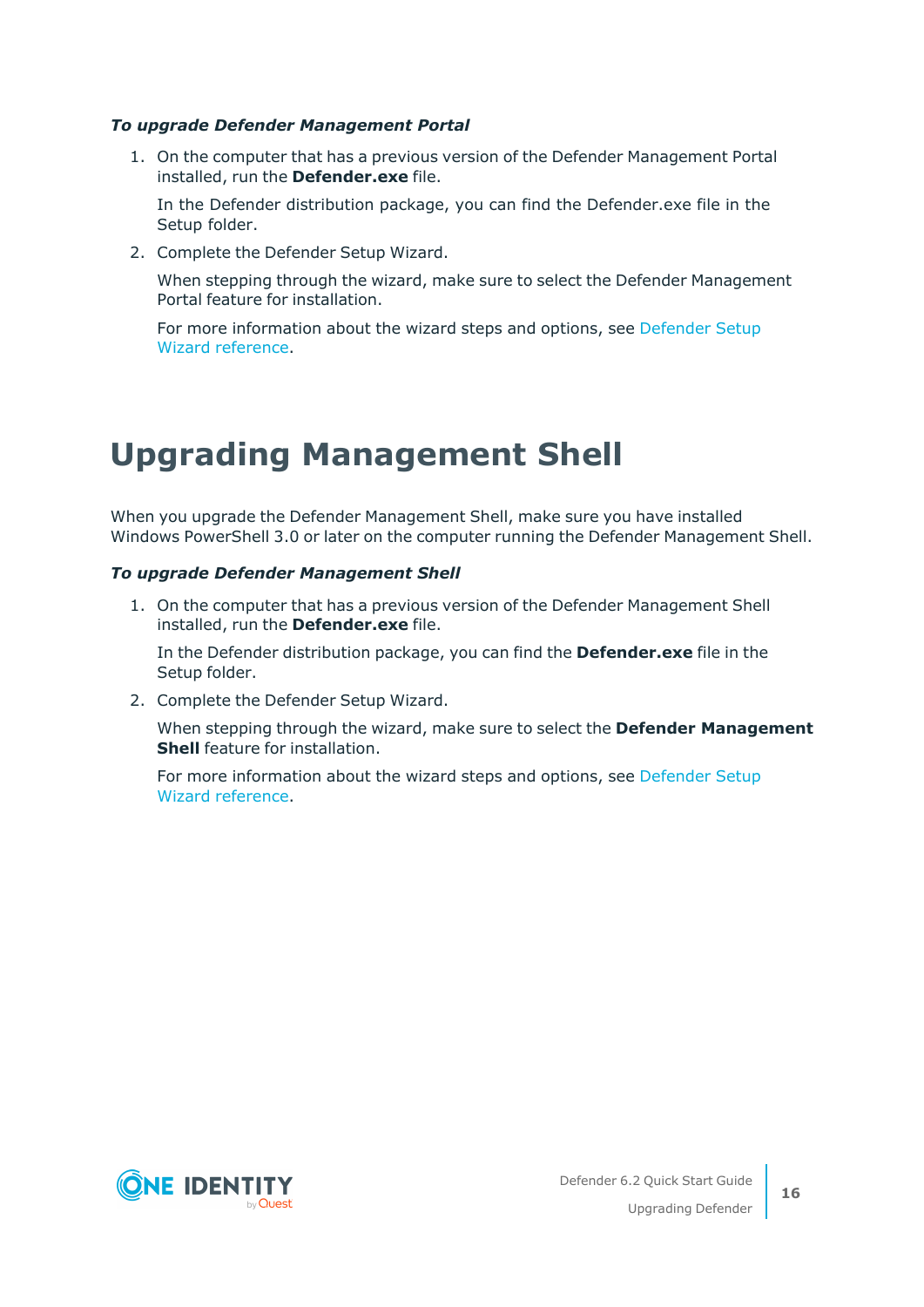# **Licensing**

<span id="page-16-0"></span>To use native Defender software tokens, you need to have a license added in Defender. The native Defender software tokens are the Defender Soft Token, e-mail token, GrIDsure token, and SMS token. Other software or hardware tokens supplied with or supported by Defender do not require any license.

A Defender license can regulate the following:

- Maximum number of users who can have native Defender software tokens assigned.
- Maximum number of native Defender software tokens you can assign to users.

A Defender license can either be perpetual or have a limited validity period (fixed-term). If the validity period of a Defender license expires, the license is not removed from Defender automatically; rather, you have to remove the expired license manually.

Whenever any of the constraints set by the license are violated, Defender does not cease functioning but starts displaying a warning message stating that you are in violation of the software transaction agreement. To get rid of the warning message, you can install an additional license to increase the licensed number of users or tokens. Alternatively, you can unassign security tokens from users in your environment in order to comply with the license constraints.

You can have multiple licenses added in Defender. Adding a new license effectively increases the maximum licensed number of users, native software tokens, or both.

When you perform a clean installation of Defender, the Defender Setup automatically installs a built-in trial license. This trial license sets the following constraints:

- Maximum number of users who can have native Defender tokens assigned: 25
- Maximum number of native Defender tokens (except GrIDsure) you can assign to users: 200
- Maximum number of GrIDsure tokens you can assign to users: 0
- Trial license validity period: 90 days from installation

When you upgrade to Defender 6.2 from a previous version, the existing Defender licenses are transferred to the new installation of Defender. During Defender upgrade, the built-in trial license is not installed.

See also:

- User interface for [managing](#page-17-0) licenses
- [Adding](#page-18-0) a license
- [Removing](#page-18-1) a license

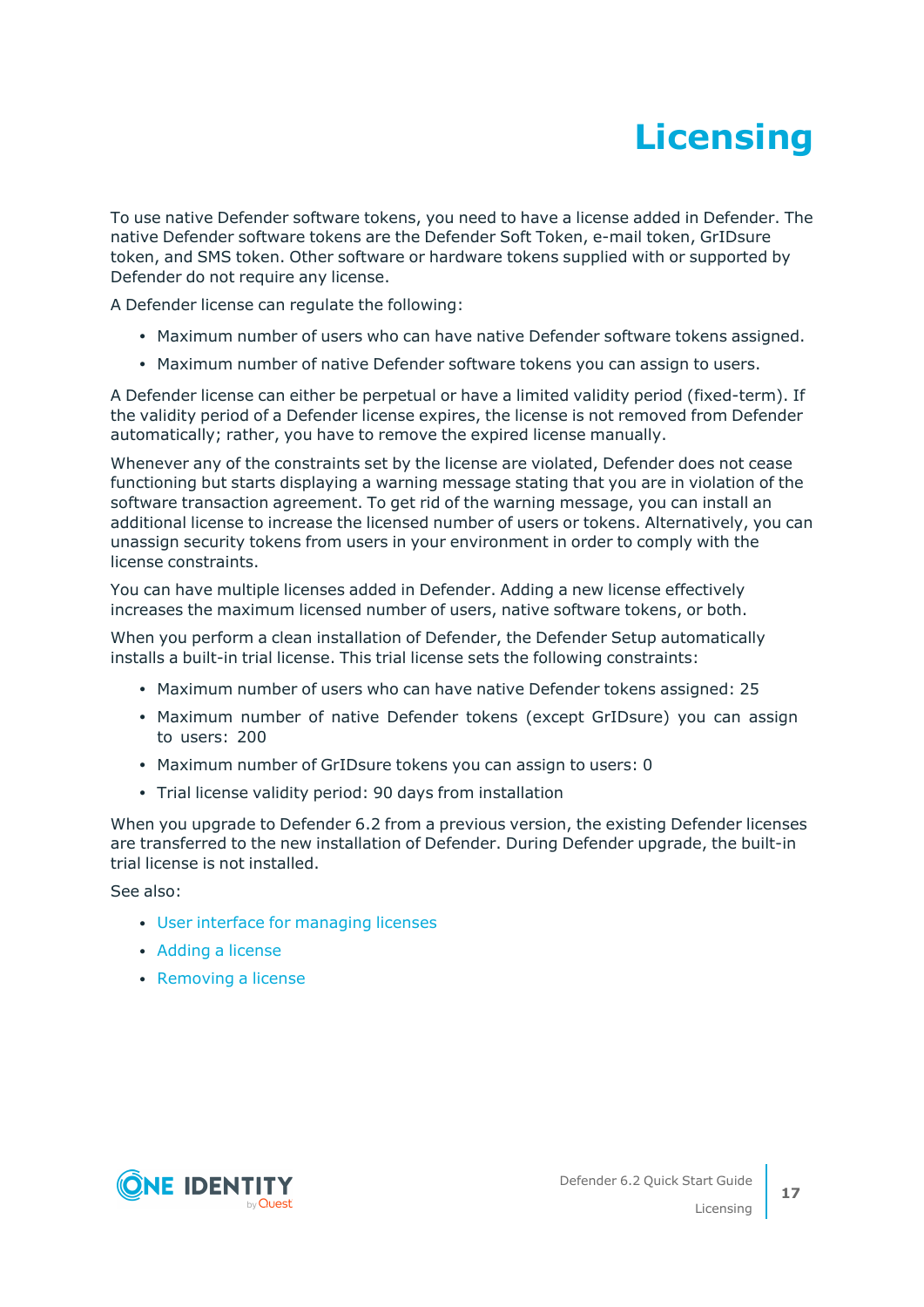## <span id="page-17-0"></span>**User interface for managing licenses**

You can manage Defender licenses in the **About** dialog box on the **Licenses** tab. There you can add new licenses, view the details of added licenses, and remove licenses that have expired.

#### **To open the Licenses tab**

- 1. On the computer where the Defender Administration Console is installed, open the Active Directory Users and Computers tool (dsa.msc).
- 2. In the left pane (console tree), expand the appropriate domain node, and click to select the Defender container.
- 3. On the menu bar, select **Defender | License**.

The **Licenses** tab that opens looks similar to the following:

| About                    | Licenses |                  | Contact            |               |                |                                           |      |
|--------------------------|----------|------------------|--------------------|---------------|----------------|-------------------------------------------|------|
| User licenses:           |          | assigned 7 of 25 |                    |               |                |                                           |      |
| <b>Token licenses:</b>   |          |                  | assigned 15 of 200 |               |                |                                           |      |
| GrIDsure token licenses: |          | assigned 0 of 0  |                    |               |                |                                           |      |
|                          |          |                  |                    |               |                |                                           |      |
| Added licenses:          |          |                  |                    |               |                |                                           |      |
| Serial                   | Type     | <b>Expires</b>   | <b>Users</b>       | <b>Tokens</b> | GrlDsure       | Location                                  |      |
| <b>RIAL</b>              | Trial    | 5/29/2017        | 25                 | 200           | $\mathbf{0}$   | rebrand.cork.lab.local/Defender/DEFLICTRI |      |
|                          |          |                  |                    |               |                |                                           |      |
|                          |          |                  |                    |               |                |                                           |      |
|                          |          |                  |                    |               |                |                                           |      |
|                          |          |                  |                    |               |                |                                           |      |
|                          |          |                  |                    |               |                |                                           |      |
|                          |          |                  |                    |               |                |                                           |      |
|                          |          |                  |                    |               |                |                                           |      |
|                          |          |                  |                    |               |                |                                           |      |
|                          |          |                  |                    |               |                |                                           |      |
|                          |          |                  |                    |               |                |                                           |      |
|                          |          |                  |                    |               |                |                                           |      |
|                          |          |                  |                    |               | Remove License | Add License                               | Done |

On the Licenses tab, you can use the following elements:

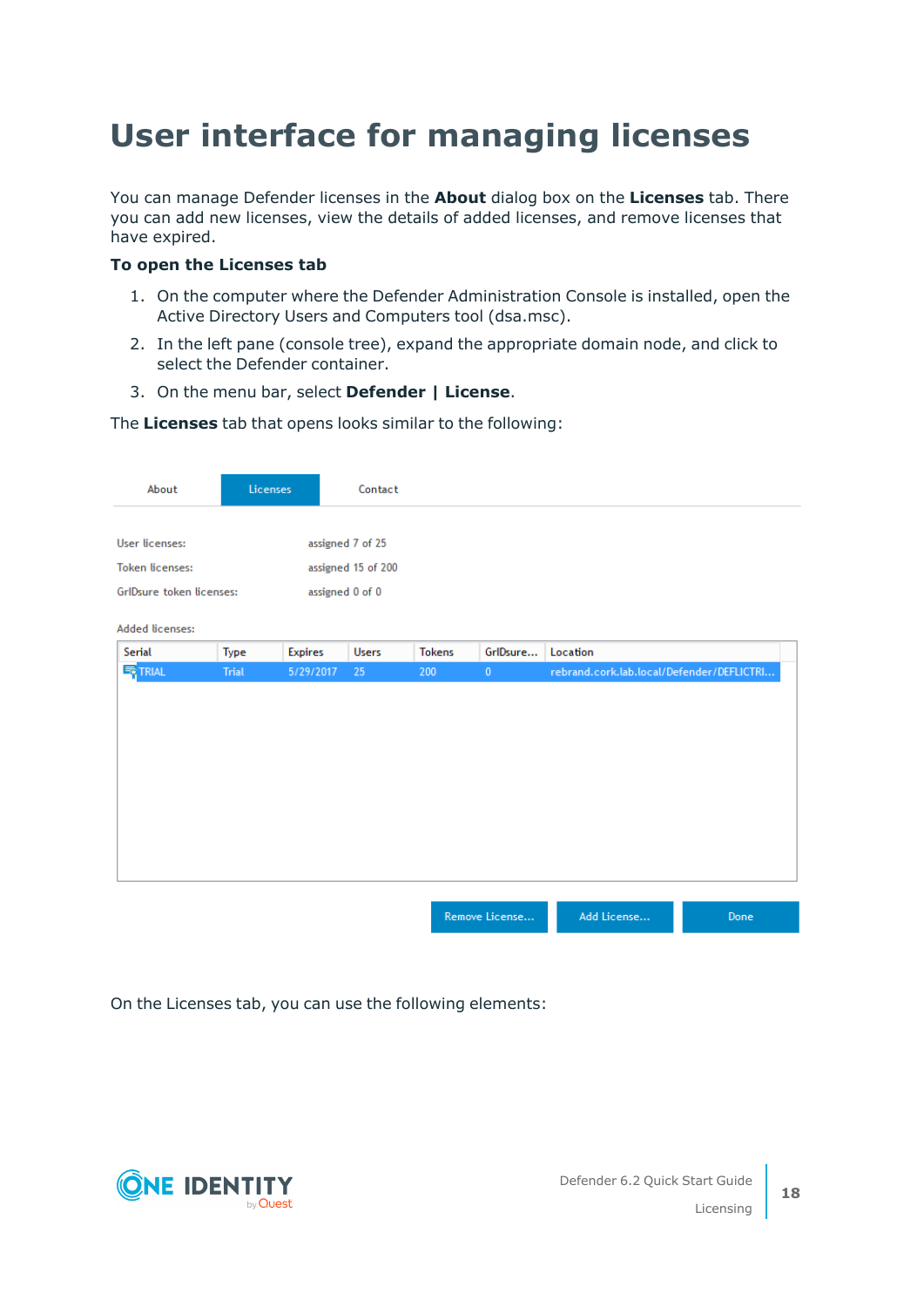| <b>Element</b>                              | <b>Description</b>                                                                                                                                                                       |
|---------------------------------------------|------------------------------------------------------------------------------------------------------------------------------------------------------------------------------------------|
| <b>User</b><br><b>licenses</b>              | Shows how many user licenses you have expended so far out of the<br>maximum number available.                                                                                            |
| Token<br><b>licenses</b>                    | Shows how many token licenses you have expended so far out of the<br>maximum number available.                                                                                           |
| <b>GrIDsure</b><br>token<br><b>licenses</b> | Shows how many GrIDsure token licenses you have expended so far out of<br>the maximum number available.                                                                                  |
| <b>Added</b><br><b>licenses</b>             | Provides details of the Defender licenses you have added.                                                                                                                                |
| <b>Remove</b><br>License                    | Allows you to remove the license selected in the <b>Added licenses</b> list. For<br>example, you can remove fixed-term licenses whose validity period has<br>expired.                    |
| <b>Add</b><br>License                       | Allows you to add a new license to the <b>Added licenses</b> list. After clicking<br>this button, you are prompted to specify the license key and site message<br>of the license to add. |
| Done                                        | Closes the <b>About</b> dialog box.                                                                                                                                                      |

#### **Table 5: Licenses tab elements**

### <span id="page-18-0"></span>**Adding a license**

#### *To add a license*

- 1. On the computer where the Defender Administration Console is installed, open the Active Directory Users and Computers tool (dsa.msc).
- 2. In the left pane (console tree), expand the appropriate domain node, and click to select the **Defender** container.
- 3. On the menu bar, select **Defender | License**.
- 4. On the **License** tab, click the **Add License** button.
- 5. In the dialog box that opens, enter the license key and site message provided to you by One Identity.
- <span id="page-18-1"></span>6. Click **OK**.

### **Removing a license**

You can remove licenses whose validity period has expired.

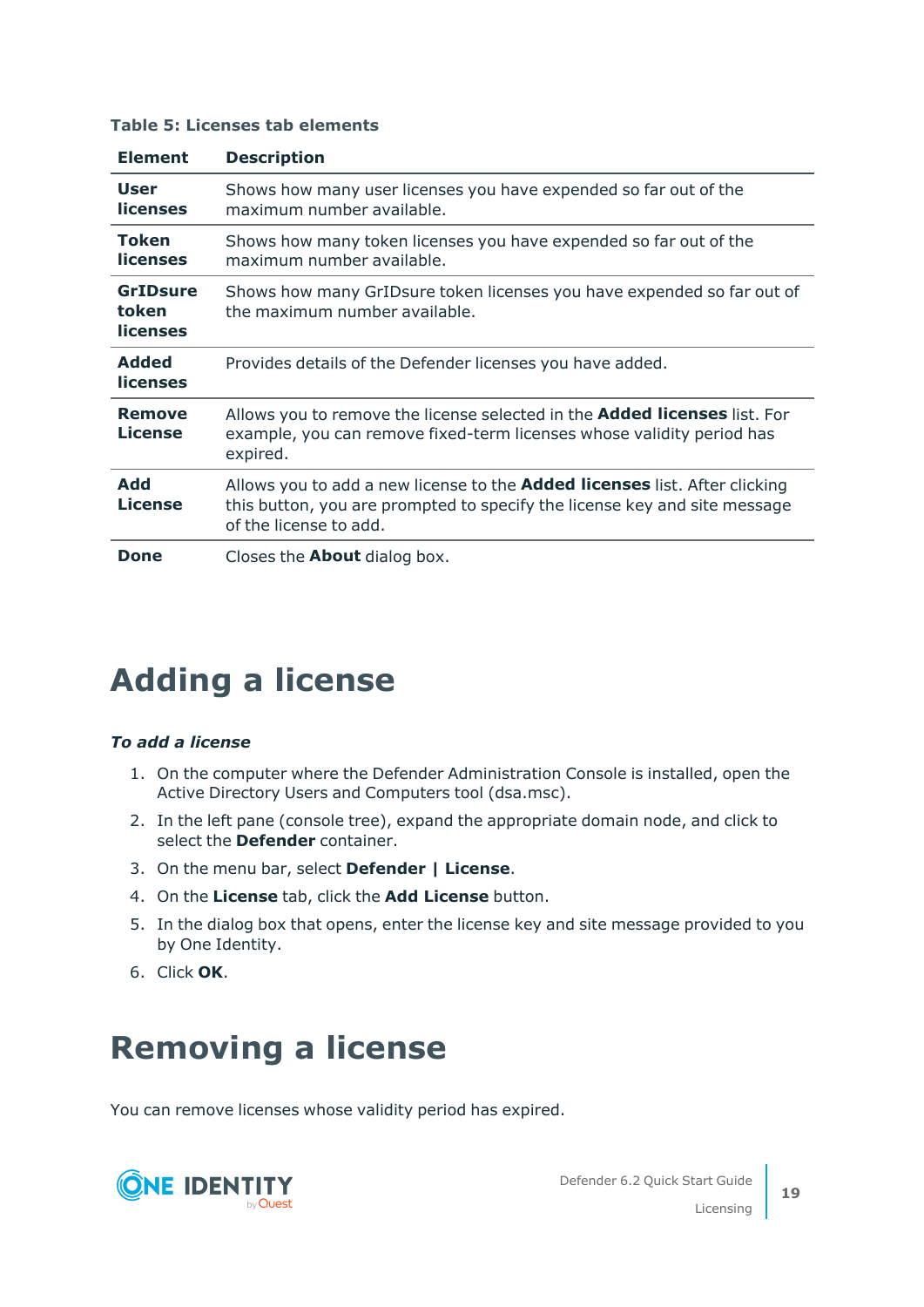#### *To remove a license*

- 1. On the computer where the Defender Administration Console is installed, open the Active Directory Users and Computers tool (dsa.msc).
- 2. In the left pane (console tree), expand the appropriate domain node, and click to select the **Defender** container.
- 3. On the menu bar, select **Defender | License**.
- 4. In the **Added licenses** list, click to select the license you want to remove.
- 5. Below the **Added licenses** list, click the **Remove License** button. When prompted, confirm that you want to remove the license.